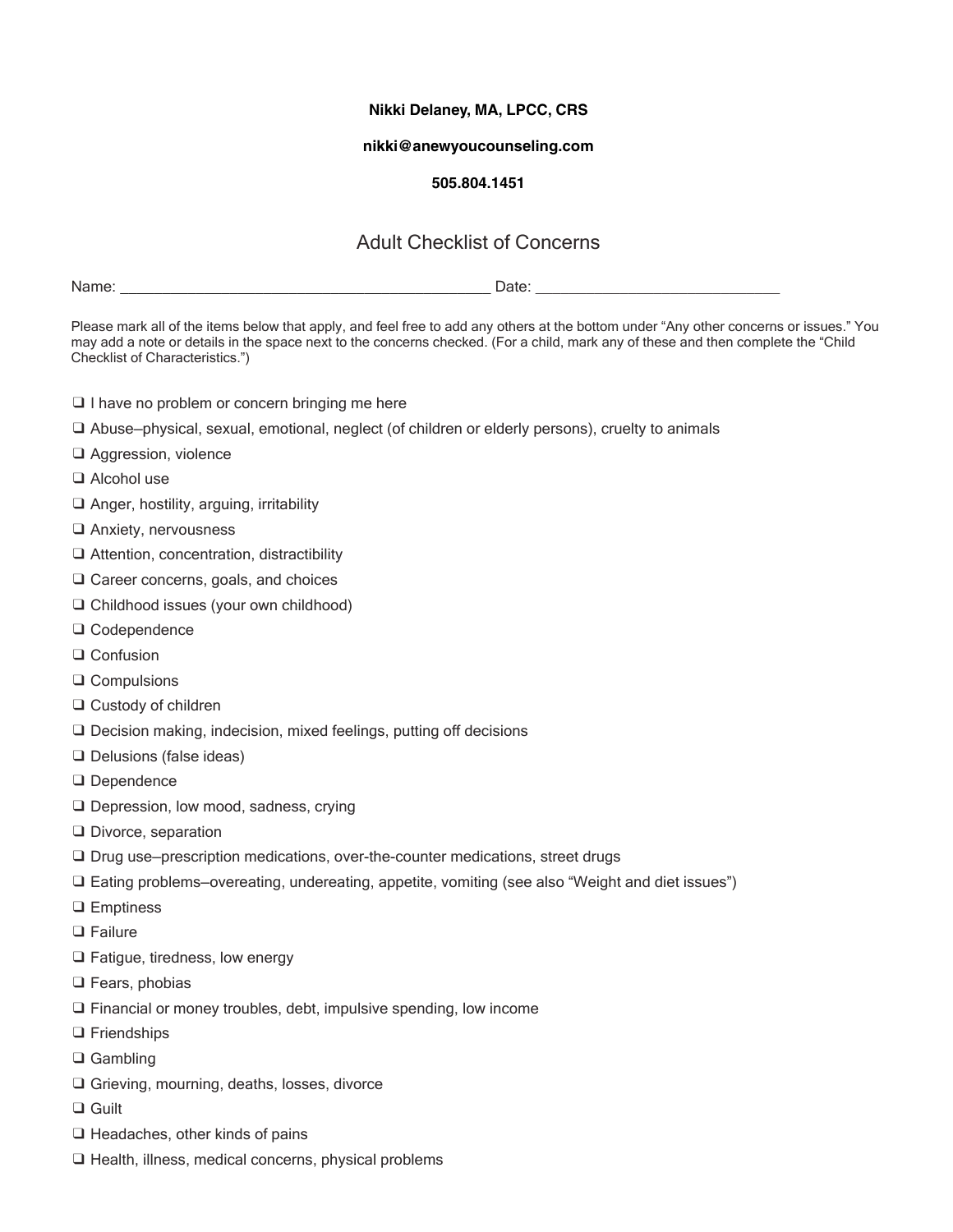- ❑ Housework/chores—quality, schedules, sharing duties
- ❑ Inferiority feelings
- ❑ Interpersonal conflicts
- ❑ Impulsiveness, loss of control, outbursts
- ❑ Irresponsibility
- ❑ Judgment problems, risk taking
- ❑ Legal matters, charges, suits
- ❑ Loneliness
- ❑ Marital conflict, distance/coldness, infidelity/affairs, remarriage, different expectations, disappointments
- ❑ Memory problems
- ❑ Menstrual problems, PMS, menopause
- ❑ Mood swings
- ❑ Motivation, laziness
- ❑ Nervousness, tension
- ❑ Obsessions, compulsions (thoughts or actions that repeat themselves)
- ❑ Oversensitivity to rejection
- ❑ Pain, chronic
- ❑ Panic or anxiety attacks
- ❑ Parenting, child management, single parenthood
- ❑ Perfectionism
- ❑ Pessimism
- ❑ Procrastination, work inhibitions, laziness
- ❑ Relationship problems (with friends, with relatives, or at work)
- ❑ School problems (see also "Career concerns ...")
- ❑ Self-centeredness
- ❑ Self-esteem
- ❑ Self-neglect, poor self-care
- ❑ Sexual issues, dysfunctions, conflicts, desire differences, other (see also "Abuse")
- ❑ Shyness, oversensitivity to criticism
- ❑ Sleep problems—too much, too little, insomnia, nightmares
- ❑ Smoking and tobacco use
- ❑ Spiritual, religious, moral, ethical issues
- ❑ Stress, relaxation, stress management, stress disorders, tension
- ❑ Suspiciousness, distrust
- ❑ Suicidal thoughts
- ❑ Temper problems, self-control, low frustration tolerance
- ❑ Thought disorganization and confusion
- ❑ Threats, violence
- ❑ Weight and diet issues
- ❑ Withdrawal, isolating
- ❑ Work problems, employment, workaholism/overworking, can't keep a job, dissatisfaction, ambition

 $\_$  ,  $\_$  ,  $\_$  ,  $\_$  ,  $\_$  ,  $\_$  ,  $\_$  ,  $\_$  ,  $\_$  ,  $\_$  ,  $\_$  ,  $\_$  ,  $\_$  ,  $\_$  ,  $\_$  ,  $\_$  ,  $\_$  ,  $\_$  ,  $\_$  ,  $\_$  ,  $\_$  ,  $\_$  ,  $\_$  ,  $\_$  ,  $\_$  ,  $\_$  ,  $\_$  ,  $\_$  ,  $\_$  ,  $\_$  ,  $\_$  ,  $\_$  ,  $\_$  ,  $\_$  ,  $\_$  ,  $\_$  ,  $\_$  ,

❑ Other concerns or issues: \_\_\_\_\_\_\_\_\_\_\_\_\_\_\_\_\_\_\_\_\_\_\_\_\_\_\_\_\_\_\_\_\_\_\_\_\_\_\_\_\_\_\_\_\_\_\_\_\_\_\_\_\_\_\_\_\_\_\_\_\_\_\_\_\_\_\_\_\_\_